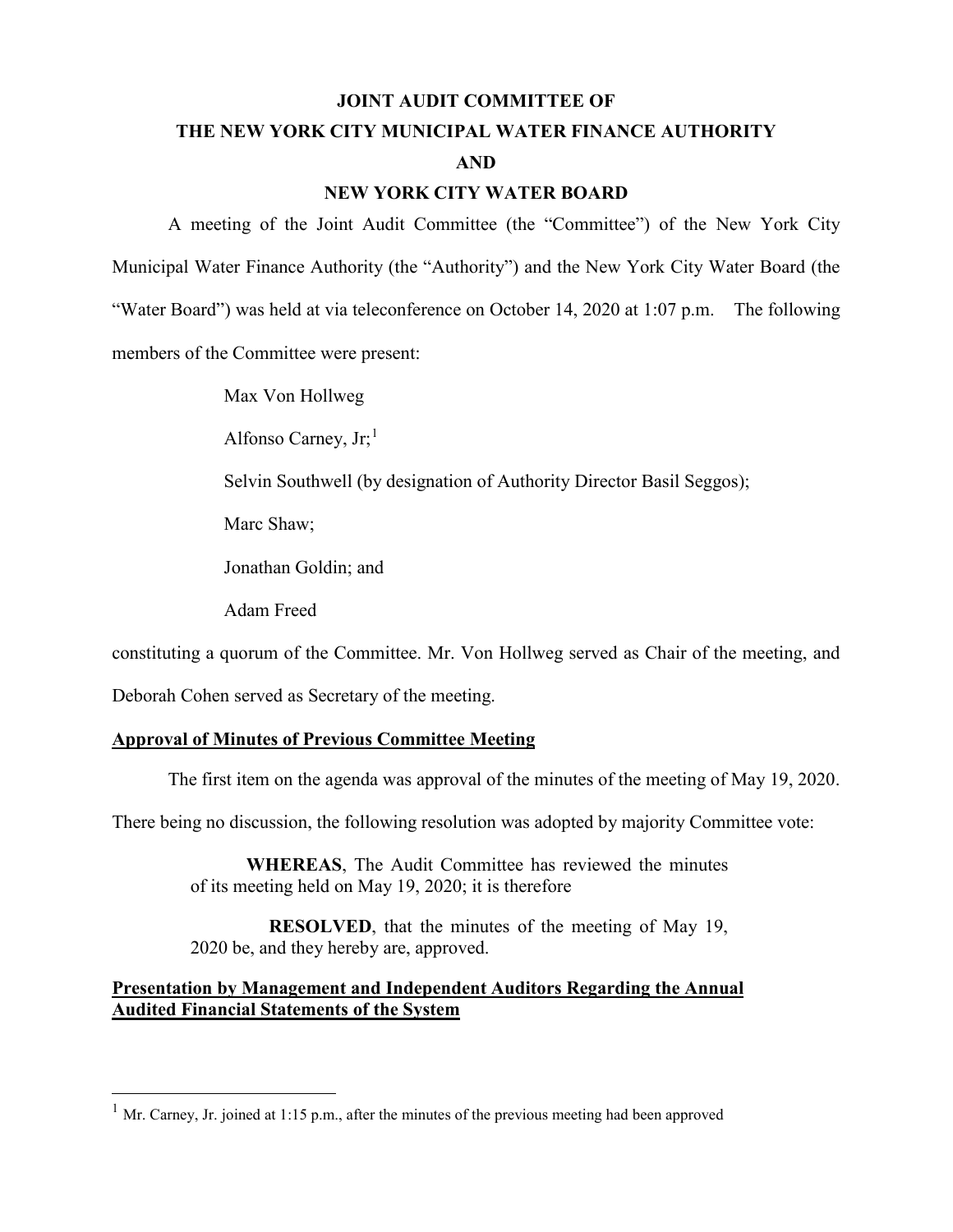The next item on the agenda was a presentation by the Authority's management and independent auditors relating to the New York City Water and Sewer System's (the "System") Fiscal Year 2020 and 2019 financial statements, which had been distributed to the Committee. The Authority's Comptroller, Robert Balducci, presented an overview of the financial statements and introduced the Authority's independent auditors, Nicholas Lazzaruolo from Grant Thornton. Mr. Lazzaruolo proceeded to discuss the required communications with the Committee, and Grant Thornton's plan for the upcoming audit. Members of the Committee and the auditors discussed how the audited financials addressed the System's cybersecurity and segregation of duties.

## **Recommendation to the Authority Board of Directors and Water Board of the acceptance of the independent auditors' report on the audited financial statements of the System for the Fiscal Years ended June 30, 2020 and June 30, 2019, and the issuance of such financial statements**

Following the presentation by management and independent auditors regarding the

annual audited financial statements of the System, upon motion duly made and seconded, the

following resolution was unanimously adopted by the Committee:

**WHEREAS,** the Joint Audit Committee of the New York City Municipal Water Finance Authority (the "Authority") and the New York City Water Board (the "Water Board") has met with the independent auditors of the water and sewer system of the City of New York (the "System") and has reviewed the independent auditors' report on the audited financial statements of the Authority for the fiscal years ended June 30, 2020 and June 30, 2019 and such financial statements, as submitted to the Committee; and

**WHEREAS,** the Joint Audit Committee believes the independent auditors' report and the financial statements are reasonable and appropriate; it is therefore

**RESOLVED,** that the Joint Audit Committee recommends to the Board of Directors of the Authority and the Water Board the acceptance of the independent auditors' report and the authorization of the release of the audited financial statements of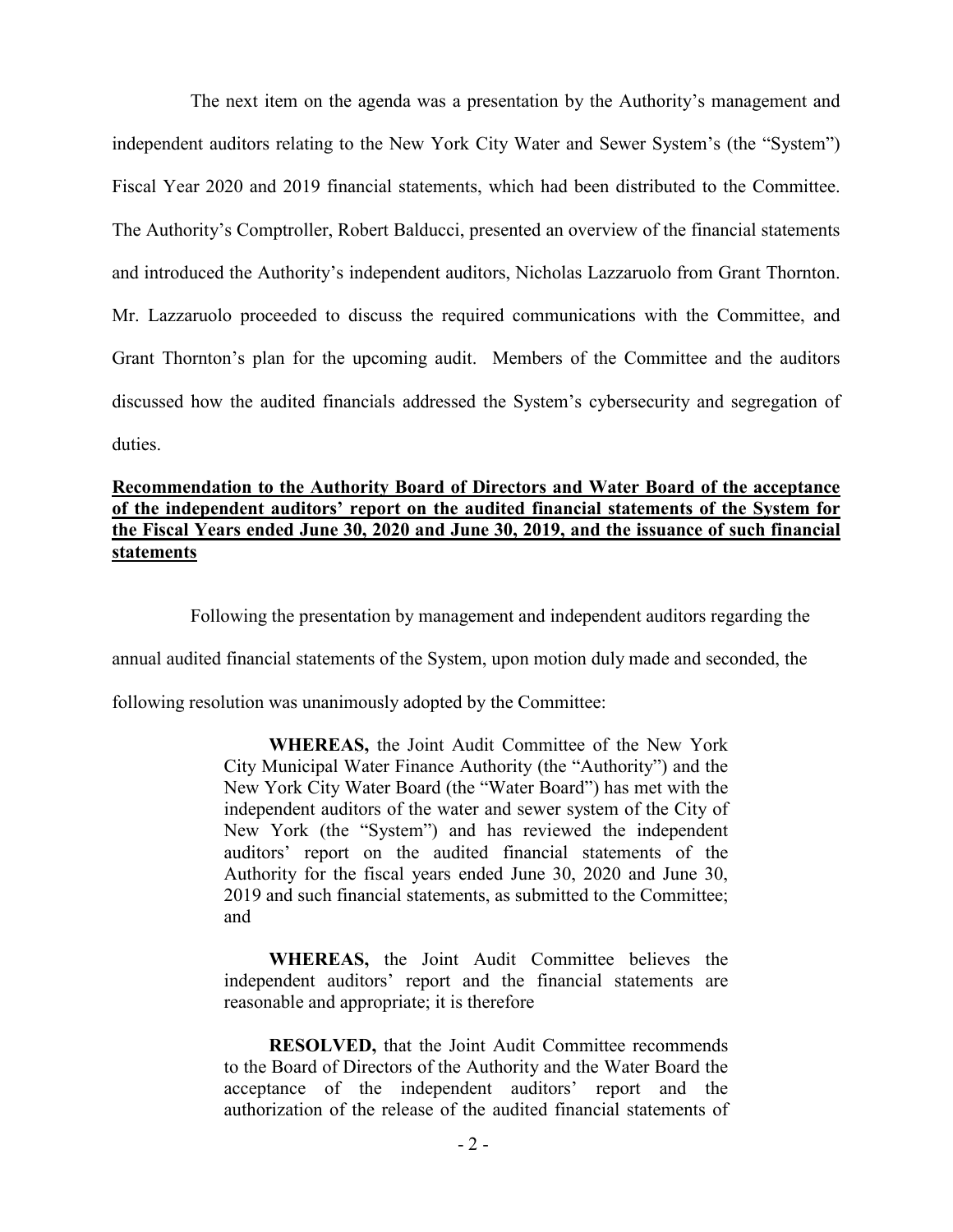the System for the fiscal years ended June 30, 2020 and June 30, 2019; provided that both the independent auditors' report and the audited financial statements may be amended to reflect nonmaterial changes acceptable to the Comptroller of the Authority.

#### **Review and Approval of the Audit Committee Charter**

The next item on the agenda was the review and approval of the Audit Committee

Charter. Mr. Von Hollweg explained that no changes to the existing Charter are proposed at this

time. Brief discussion ensued regarding specific duties of the Audit Committee as enumerated in

the Committee Charter. Then, upon motion duly made and seconded, the following resolution

was unanimously adopted:

**WHEREAS**, the Joint Audit Committee Charter was adopted by the New York City Water Board (the "Water Board") on January 28, 2008 and by the Board of Directors of the New York City Municipal Water Finance Authority (the "Authority") on February 4, 2008 and amended on October 7, 2009 by the Authority and October 30, 2009 by the Water Board; and

**WHEREAS,** pursuant to the Joint Audit Committee Charter, section III(s), the Joint Audit Committee of the Water Board and the Authority is required annually to review the Audit Committee Charter, reassess its adequacy, and recommend any proposed changes to the Authority and the Water Board; and

**WHEREAS,** the Audit Committee has reviewed the Audit Committee Charter, as attached hereto, and finds it to be reasonable and appropriate; it is hereby

**RESOLVED**, that the Audit Committee hereby approves the Audit Committee Charter as adopted and attached hereto.<sup>[2](#page-2-0)</sup>

## **Review of Audit Committee's Schedule of Dates**

The next item on the agenda was a review of the Audit Committee's Schedule of Dates.

Mr. Von Hollweg noted that there were changes proposed to reflect updated practices in place.

There was no discussion from the Committee.

<span id="page-2-0"></span><sup>&</sup>lt;sup>2</sup> Filed with Minutes of the meeting.